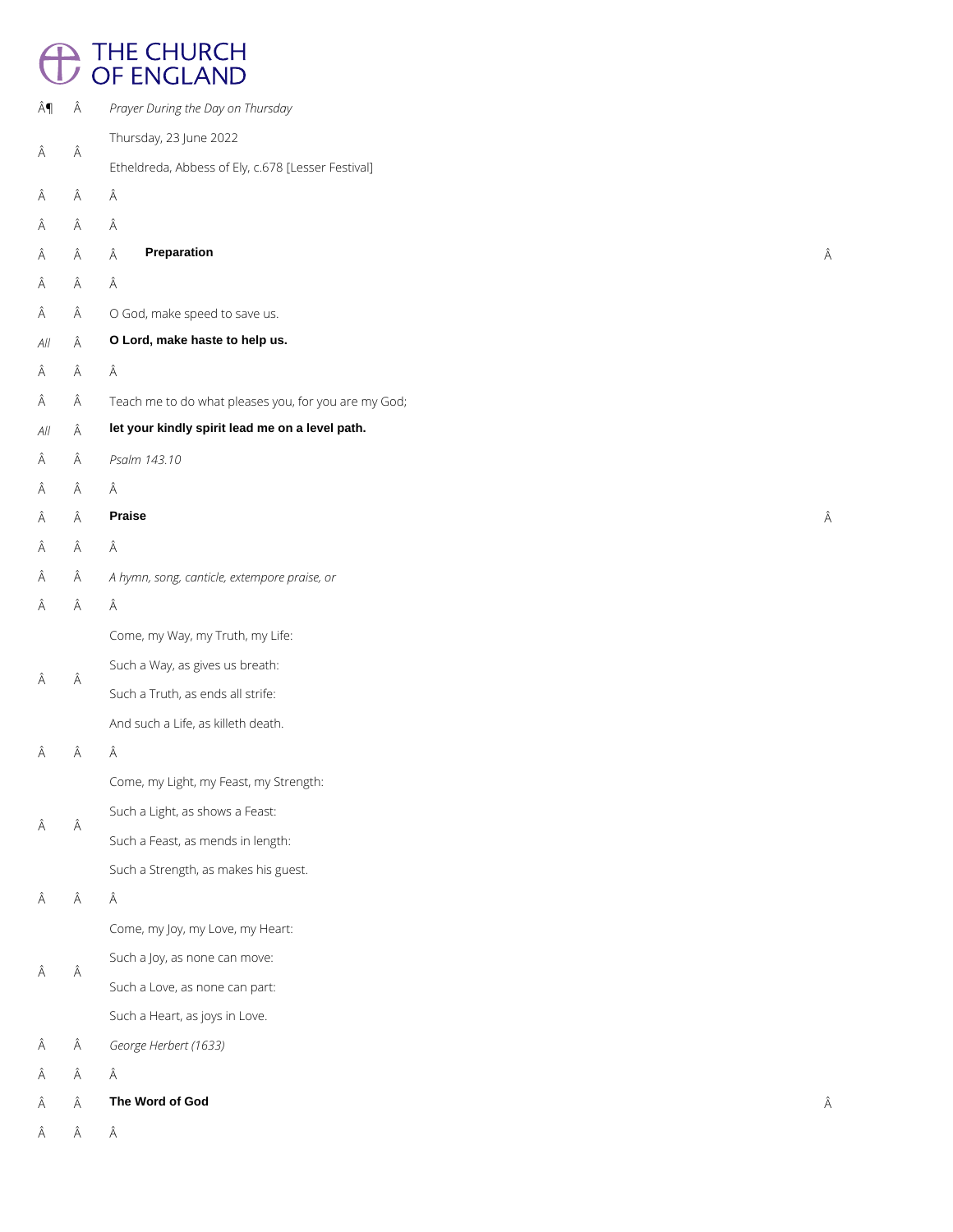Â Â Â Psalmody Â Â  $\hat{A}$   $\hat{A}$  Either, on any TPhsuarlsmodaly 33 Â Â  $\hat{A}$   $\hat{A}$  Or, Wee Rs 4a 1 m  $107.1 - 16$  Â Â  $\rm \hat{A}$  Alternatively, when Morning and Evening Proanyee rofatt**e** easles **congret lete of** rfaotleld wed. Â Â

## $P$ salm $\hat{A}$  133

RefraiMercy and truth are met together,

righteousness and peace have kissed each other.

1 $\hat{A}$   $\hat{A}$  Behold how good and  $\hat{a}$  TMe as ant it is  $\hat{A}$ 

Â Â to dwell together in unity.

 $2\hat{A}$   $\hat{A}$  It is like the precious oi $\hat{a}$  Meson the head,  $\hat{A}$ 

 $\hat{A}$   $\hat{A}$  funning down upon the beard,

 $3\hat{A}$   $\hat{A}$  Even on Aaron $\hat{a}$   $\infty$   $\mathbb{R}^{N}$  s beard,  $\hat{A}$ 

 $\hat{A}$   $\hat{A}$  funning down upon the collar of his clothing.

 Â  $4\hat{A}$   $\hat{A}$  It is like the dewâ $\delta$ <sup>w</sup>f Hermon  $\hat{A}$ Â Â running down upon the hills of Zion.

> $5\hat{A}$   $\hat{A}$  For there the Lord has promas by his blessing:  $\hat{A}$  $\hat{A}$   $\hat{A}$  even life for evermore.

RefraiMercy and truth are met together, righteousness and peace have kissed each other.

Grant to your people, good Lord,

the spirit of unity,

that they may dwell together in your love,

and so bear to the world

the ointment of your healing and the

dew of your blessing;

through Jesus Christ our Lord.

Â Â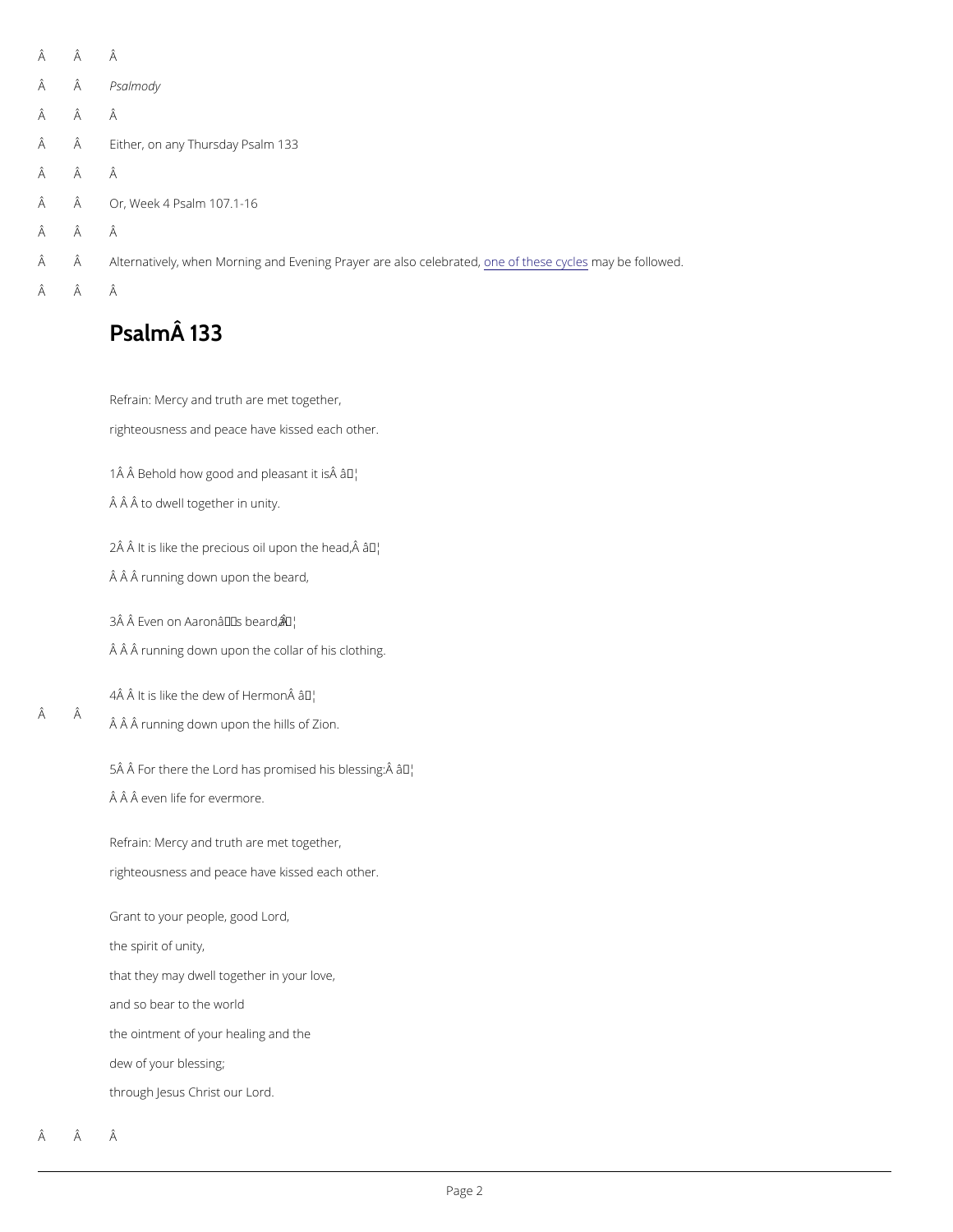| (or) |
|------|
|      |

 $\hat{A}$   $\hat{A}$   $\hat{A}$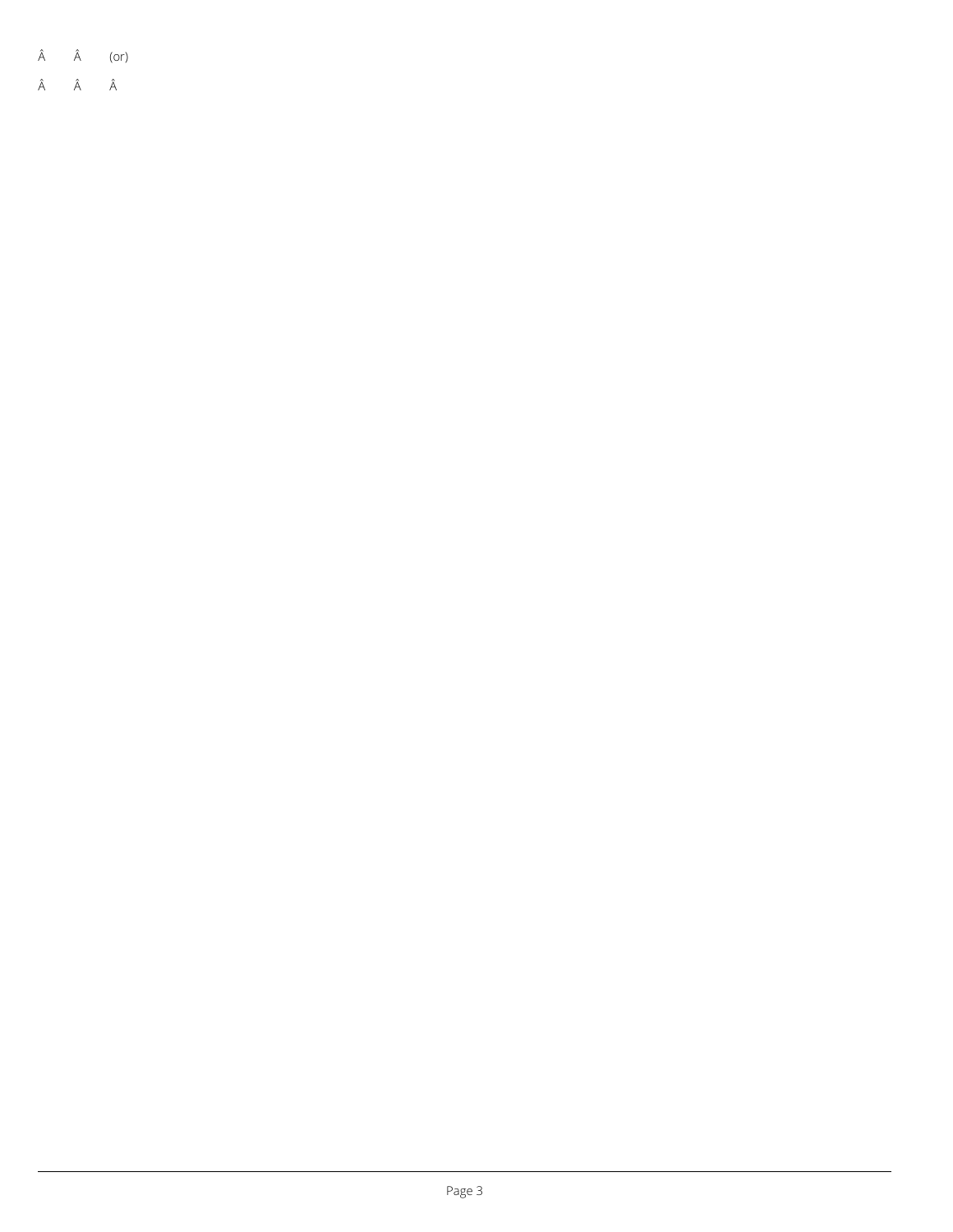## **Psalm 107.1-16**

1Â Â O give thanks to the Lord, for he is gracious, Â â $\mathbb{D}^1$ 

 $\hat{A}$   $\hat{A}$   $\hat{A}$  for his steadfast love endures for ever.

2Â Â Let the redeemed of the Lord say this, Â â $\mathbb{I}^1$  $\hat{A}$   $\hat{A}$   $\hat{A}$  those he redeemed from the hand of the enemy,

3Â Â And gathered out of the lands

 $\hat{A}$   $\hat{A}$   $\hat{A}$   $\hat{A}$   $\hat{A}$  from the east and from the west,  $\hat{A}$   $\hat{a}$   $\hat{a}$ 

 $\hat{A}$   $\hat{A}$   $\hat{A}$  from the north and from the south.

 $4\hat{A}$  Å Some went astray in desert wastes $\hat{A}$  â $\Box$ 

 $\hat{A}$   $\hat{A}$   $\hat{A}$  and found no path to a city to dwell in.

5Â Â Hungry and thirsty, Â â D¦

 $\hat{A}$   $\hat{A}$   $\hat{A}$  their soul was fainting within them.

 $6\hat{A}$  Å So they cried to the Lord in their trouble $\hat{A}$   $\hat{a}$   $\hat{a}$ 

 $\hat{A}$   $\hat{A}$   $\hat{A}$  and he delivered them from their distress.

7 He set their feet on the right way â $\mathbb{I}^1$  $\hat{A}$   $\hat{A}$   $\hat{A}$  till they came to a city to dwell in.

 Â 8 Let them give thanks to the Lord for his goodness  $a_{\parallel}$  $\hat{A}$   $\hat{A}$   $\hat{A}$  and the wonders he does for his children.

9 For he satisfies the longing soul  $\partial I_1$ 

 $\hat{A}$   $\hat{A}$   $\hat{A}$  and fills the hungry soul with good.

 $\hat{A}$   $\hat{A}$   $\hat{A}$  bound fast in misery and iron,

10 $\hat{A}$   $\hat{A}$  Some sat in darkness and in the shadow of death, $\hat{A}$   $\hat{a}$  $\Gamma$ <sub>1</sub>

 $\hat{A}$   $\hat{A}$   $\hat{A}$  and despised the counsel of the Most High.

12Â Â So he bowed down their heart with heaviness; Â â $\mathbb{I}^1$ 

11ŠŠFor they had rebelled against the words of God âll

 $\hat{A}$   $\hat{A}$   $\hat{A}$  they stumbled and there was none to help them.

13Å  $\hat{A}$  Then they cried to the Lord in their trouble, $\hat{A}$   $\hat{a}$ D'

 $\hat{A}$   $\hat{A}$   $\hat{A}$  and he delivered them from their distress.

14 $\hat{A}$   $\hat{A}$  He brought them out of darkness and out of the shadow of death, $\hat{A}$   $\hat{a}$  $\Gamma$ 

 $\hat{A}$   $\hat{A}$   $\hat{A}$  and broke their bonds asunder.

15A A Let them give thanks to the Lord for his goodnessA  $a_{\parallel}$ Page 4

 $\hat{A}$   $\hat{A}$  and the wonders he does for his children.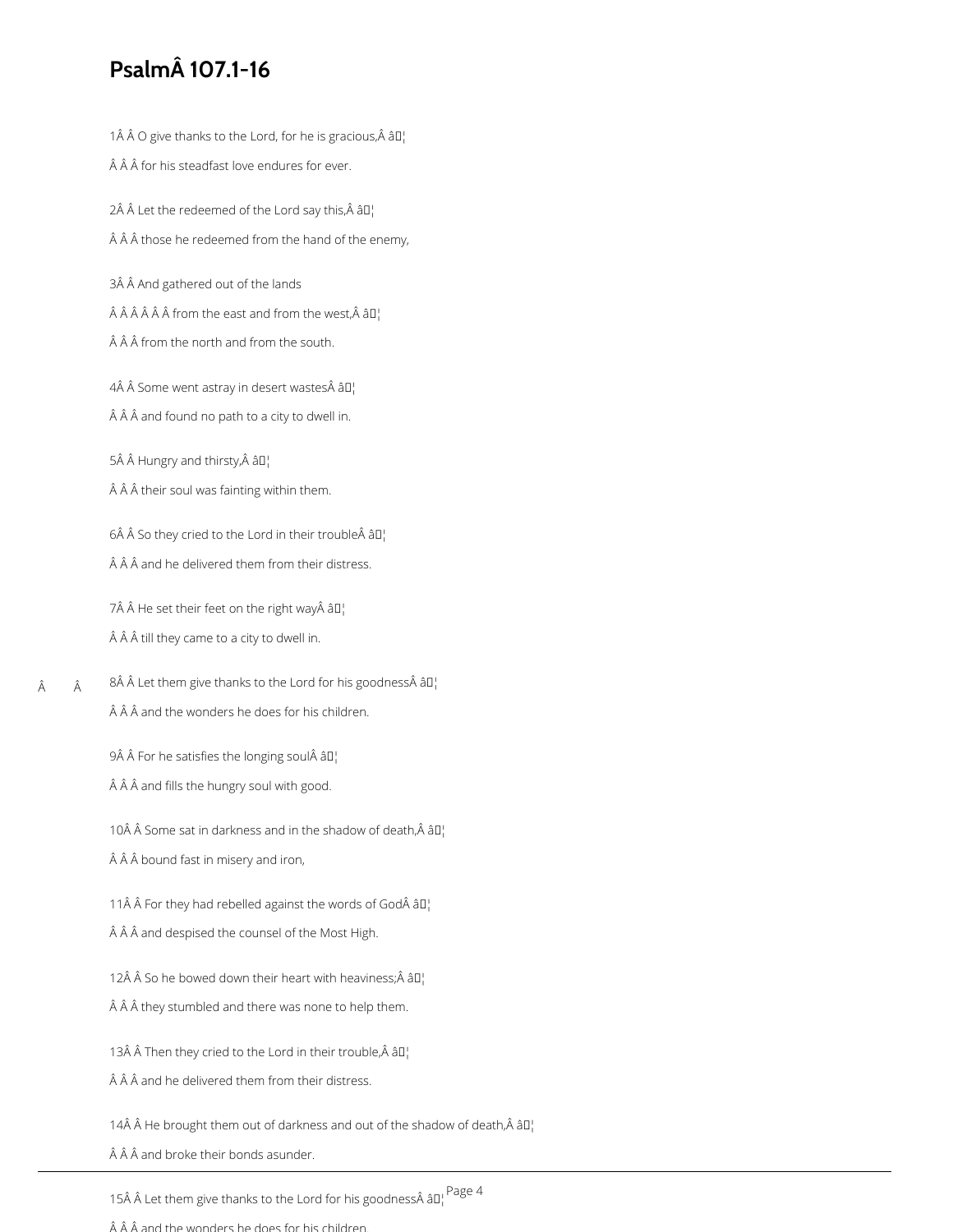| Â   | Â | Â                                                                                                                                                          |
|-----|---|------------------------------------------------------------------------------------------------------------------------------------------------------------|
| Â   | Â | Each psalm or group of psalms may end with                                                                                                                 |
| Â   | Â | Â                                                                                                                                                          |
| AlI | Â | Glory to the Father and to the Son<br>and to the Holy Spirit;<br>as it was in the beginning is now<br>and shall be for ever. Amen.                         |
| Â   | Â | Â                                                                                                                                                          |
| Â   | Â | Â<br>Short readings                                                                                                                                        |
| Â   | Â | Â                                                                                                                                                          |
| Â   | Â | Week Four                                                                                                                                                  |
|     |   | As you have sent me into the world, so I have sent them into the world. And for their sakes I sanctify myself, so that they also may be sanctified in      |
|     |   | truth. I ask not only on behalf of these, but also on behalf of those who will believe in me through their word, that they may all be one. As you, Father, |
| Â   | Â | are in me and I am in you, may they also be in us, so that the world may believe that you have sent me. The glory that you have given me I have given      |
|     |   | them, so that they may be one, as we are one, I in them and you in me, that they may become completely one, so that the world may know that you            |
|     |   | have sent me and have loved them even as you have loved me.                                                                                                |
| Â   | Â | John 17.18-23                                                                                                                                              |
| Â   | Â | Â                                                                                                                                                          |
| Â   | Â | Or, on any Thursday                                                                                                                                        |
| Â   | Â | Just as the body is one and has many members, and all the members of the body, though many, are one body, so it is with Christ. For in the one Spirit      |
|     |   | we were all baptized into one body.                                                                                                                        |
| Â   | Â | 1 Corinthians 12.12,13a                                                                                                                                    |
| Â   | Â | Â                                                                                                                                                          |
| Â   | Â | Â                                                                                                                                                          |
| Â   | Â | Â<br><b>Response</b>                                                                                                                                       |
| Â   | Â | Â                                                                                                                                                          |
| Â   | Â | Silence, study, song, or words from Scripture, such as                                                                                                     |
| Ä   | Â | Â                                                                                                                                                          |
| Â   | Â | Jesus said, I am the gate for the sheep.                                                                                                                   |
| All | Â | I came that they may have life, and have it abundantly.                                                                                                    |
| A   | Â | John 10.7,10b                                                                                                                                              |

 $\hat{\mathsf{A}}\qquad \hat{\mathsf{A}}\qquad \hat{\mathsf{A}}$ 

#### **Prayers**

 $\hat{\mathsf{A}}\qquad \hat{\mathsf{A}}\qquad \hat{\mathsf{A}}$ 

*Prayers may include these concerns:*

 $\hat{\mathsf{A}}\qquad \hat{\mathsf{A}}\qquad \hat{\mathsf{A}}$ 

- ¶ *Local government, community leaders*
- ¶ *All who provide local services*
- ¶ *Those who work with young or elderly people*

¶ *Schools, colleges and universities*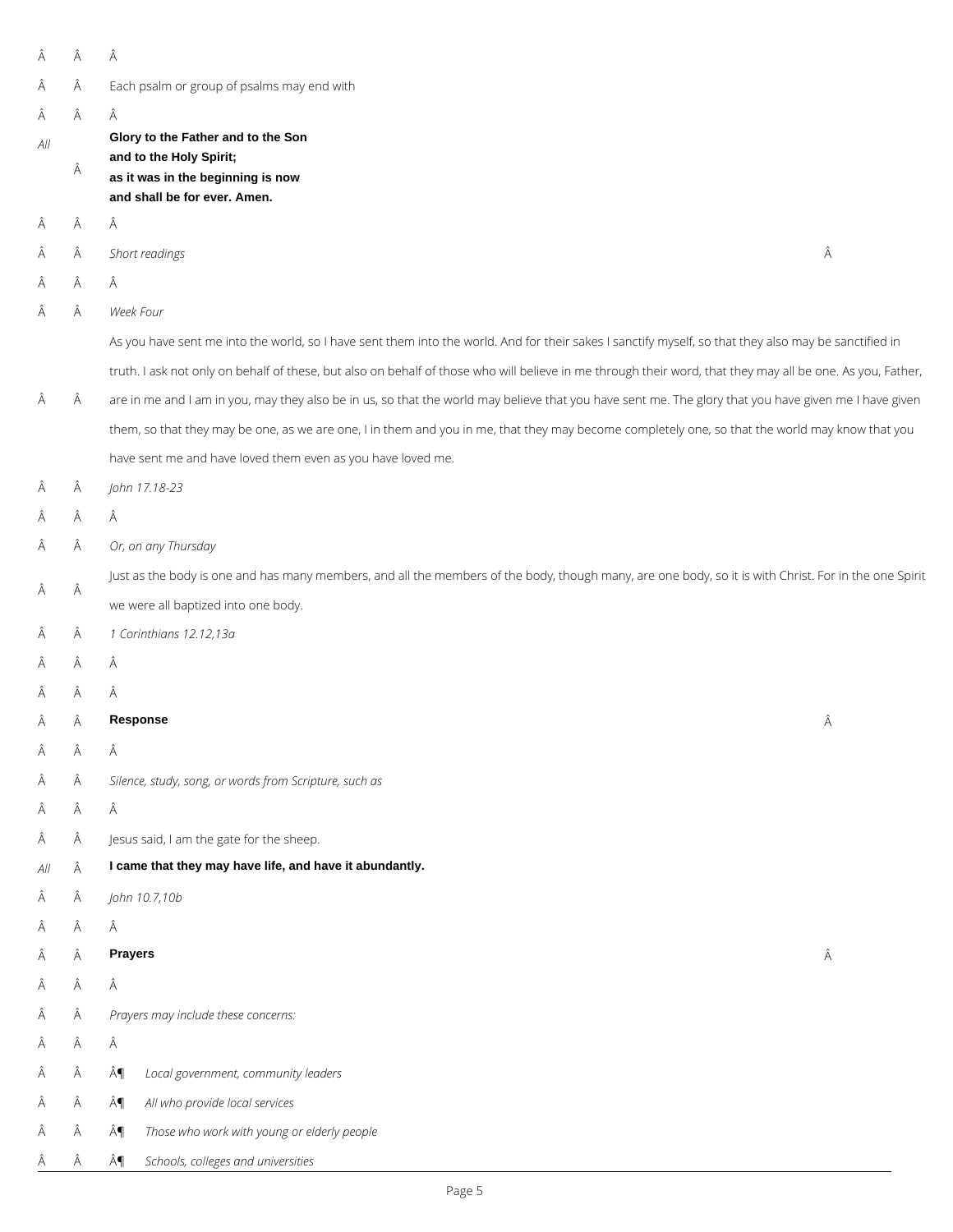| Â | Â | ¶ Emergency and rescue organizations                        |
|---|---|-------------------------------------------------------------|
| Â | Â | Â                                                           |
| Â | Â | A form of interce sinumary obedused.                        |
| Â | Â | Â                                                           |
| Â | Â | Either, the following prayer is said                        |
| Â | Â | Â                                                           |
| Â | Â | O gracious and holy Father,                                 |
| Â | Â | give us wisdom to perceive you,                             |
| Â | Â | diligence to seek you,                                      |
| Â | Â | patience to wait for you,                                   |
| Â | Â | eyes to behold you,                                         |
| Â | Â | a heart to meditate upon you,                               |
| Â | Â | and a life to proclaim you,                                 |
| Â | Â | through the power of the Spirit                             |
| Â | Â | of Jesus Christ our Lord.                                   |
|   |   | All $\hat{A}$ Amen.                                         |
| Â | Â | Benedict of Nursia (c.550)                                  |
| Â | Â | Â                                                           |
| Â | Â | Â                                                           |
| Â | Â | Or, the Collect of the day is said                          |
| Â | Â | Â                                                           |
|   |   | Eternal God,                                                |
|   |   | who bestowed such grace upon your servant Etheldreda        |
|   |   | that she gave herself wholly to the life of prayer          |
|   |   | and to the service of your true religion:                   |
|   |   | grant that we, like her,                                    |
|   |   | may so live our lives on earth seeking your kingdom         |
| Â | Â | that by your guiding                                        |
|   |   | we may be joined to the glorious fellowship of your saints; |
|   |   |                                                             |

- $\hat{A}$   $\hat{A}$  The Lord  $\hat{a} \in \mathbb{T}^M$  s Prayer is said.
- Â Â
- (Either)

through Jesus Christ your Son our Lord,

who is alive and reigns with you,

in the unity of the Holy Spirit,

one God, now and for ever.

A  $M$  m e n .

Â Â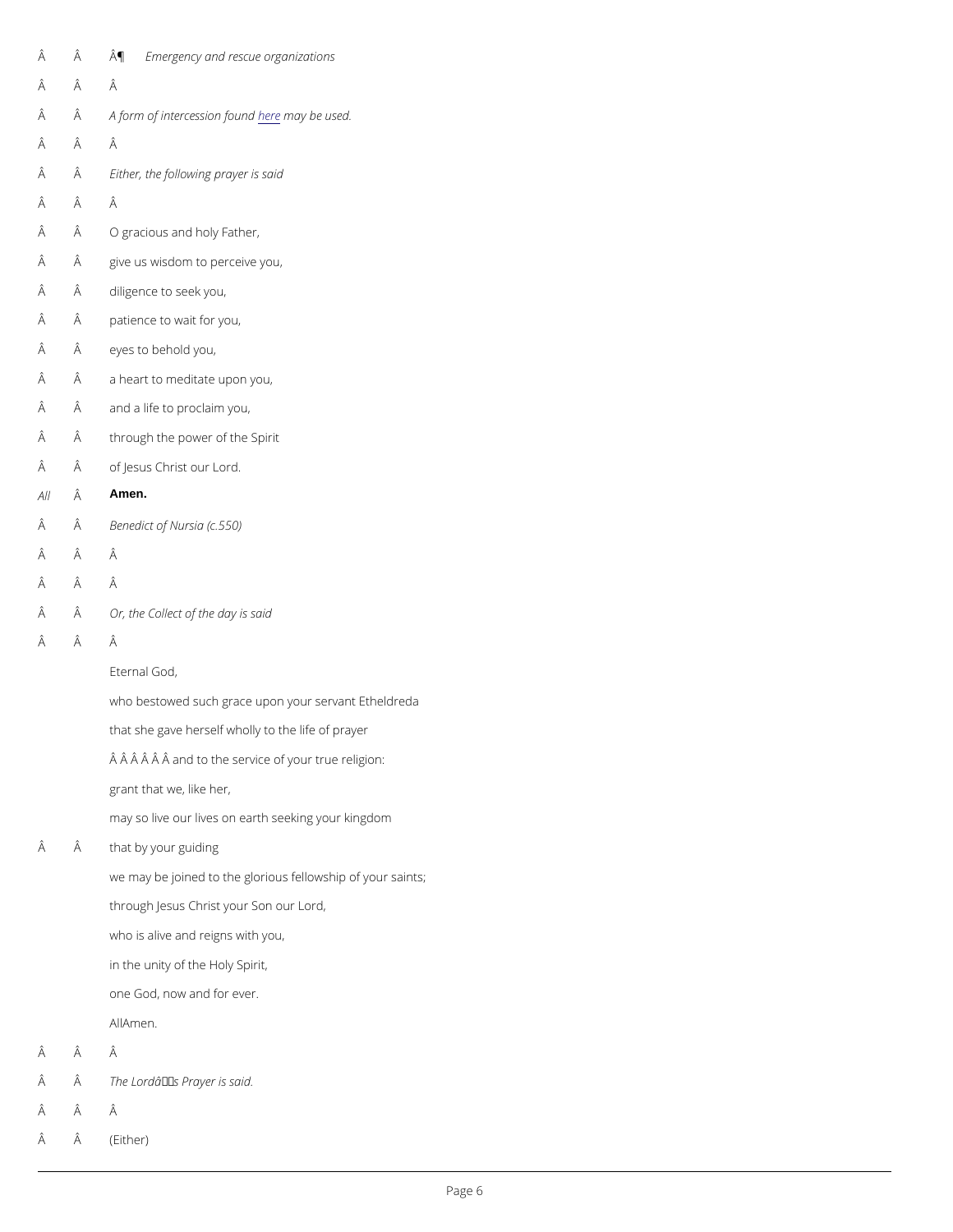| Â                   | Â      | Â                                                                                                                                                                                                                                                                                                                                                                                                             |   |
|---------------------|--------|---------------------------------------------------------------------------------------------------------------------------------------------------------------------------------------------------------------------------------------------------------------------------------------------------------------------------------------------------------------------------------------------------------------|---|
| Â                   | Â      | As our Saviour taught us, so we pray                                                                                                                                                                                                                                                                                                                                                                          |   |
| Â<br>$A$            | Â<br>Â | Â<br>Our Father in heaven,<br>hallowed be your name,<br>your kingdom come,<br>your will be done,<br>on earth as in heaven.<br>Give us today our daily bread.<br>Forgive us our sins<br>as we forgive those who sin against us.<br>Lead us not into temptation<br>but deliver us from evil.<br>For the kingdom, the power,<br>and the glory are yours<br>now and for ever.<br>Amen.                            |   |
| Â                   | Â      | Â                                                                                                                                                                                                                                                                                                                                                                                                             |   |
| Â                   | Â      | $($ or $)$                                                                                                                                                                                                                                                                                                                                                                                                    |   |
| Â                   | Â      | Â                                                                                                                                                                                                                                                                                                                                                                                                             |   |
| Â                   | Â      | Let us pray with confidence as our Saviour has taught us                                                                                                                                                                                                                                                                                                                                                      |   |
| Â<br>A <sub>1</sub> | Â<br>Â | Â<br>Our Father, who art in heaven,<br>hallowed be thy name;<br>thy kingdom come;<br>thy will be done;<br>on earth as it is in heaven.<br>Give us this day our daily bread.<br>And forgive us our trespasses,<br>as we forgive those who trespass against us.<br>And lead us not into temptation;<br>but deliver us from evil.<br>For thine is the kingdom,<br>the power and the glory,<br>for ever and ever. |   |
|                     |        | Amen.                                                                                                                                                                                                                                                                                                                                                                                                         |   |
| Â                   | Â<br>Â | Â<br>The Conclusion                                                                                                                                                                                                                                                                                                                                                                                           | Â |

Â Â

Â

#### $\hat{A}$   $\hat{A}$  May God kindle in us the fire of love.

All  $\hat{A}$  Amen.

Â Â

Â

© [The Archbishops' Council of the Church of England, 2000-200](https://www.churchofengland.org/prayer-worship/join-us-in-daily-prayer/copyright.aspx)5 Official Common Worship apps, books and eBooks are available from Church House Publishing

The Bible readings (other than the psalms) are from The New Revised Standard Version Christion, copyright 1989, 1995 Division of Christian Education of th[e National Council of the Churches of](https://nrsvbibles.org/) [Christ in the United States of America](https://nrsvbibles.org/) Used by permission. All rights reserved.

Implemented by Simon Kershaw a[t Crucix](http://www.crucix.com/). Implementation copyright © Simon Kershaw, 2002-2021.